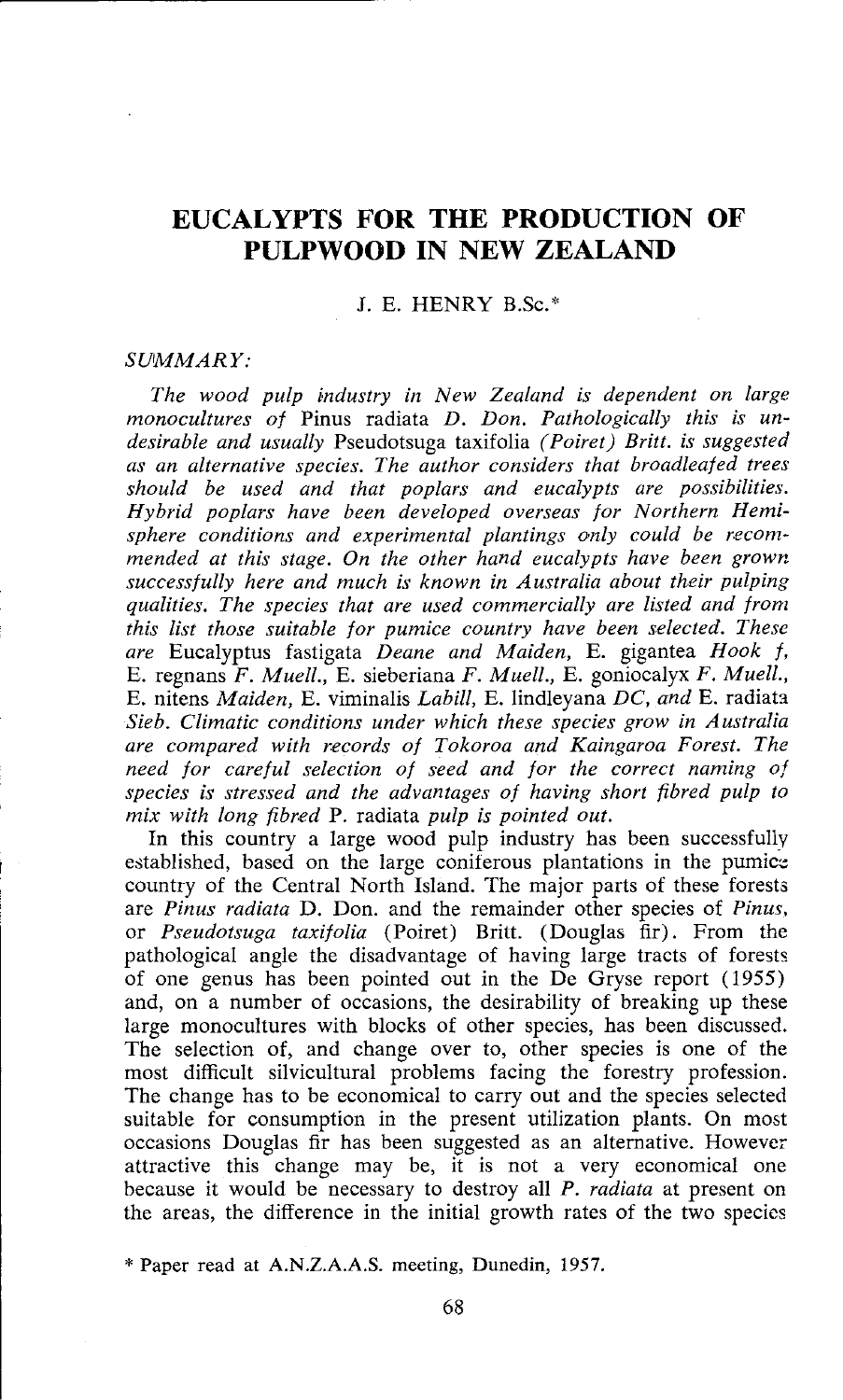being so great that the Douglas fir would be badly suppressed wherever any pines survived. In many places also the competition from native shrubs would be such that release cuttings would be necessary an the Douglas fir for at least four years after planting. Furthermore, even if it were economical to convert  $P$ . *radiata* areas to Douglas fir, we would still be dependent on two very similar conifers. It would be far better to find an alternative for some of the areas that is not a conifer but a broadleaf.

There appear to be oniy two possibilities amongst the broadleafed trees. These are the poplars and the eucalypts. Many new hybrid poplars have been grown overseas in recent years, but in most instances, they have been carefully selected to suit local conditions in the Northern Hemisphere, and until they have been tried experimentally in this country, large scale plantings would be a risky undertaking. In addition, the genus requires a better soil than much available for forestry in this country.

On the other hand many species of eucalypts have been grown successfully in this country and offer the greatest chance of success. The requirements to be filled for our purpose are as follows: $-$ 

- 1. The species must be suitable for pulping. The timber must be light coloured so that bleaching is not difficult.
- 2. It must grow well on pumice soils.
- 3. It must be able to grow at least in some situations in competition with P. radiata.

To date no pulping of eucalypts has been done in New Zealand so we are dependent on overseas experience in this regard. Australia, South America and South Africa are all pulping eucalypts. According to Jefferies (1954) the following species of eucalypts, in order of quantity used, are pulped in Australia-Eucalyptus regnans F. Muell.,  $\hat{E}$ , gigantea Hook f., E. obliqua L'Her., E. scabra Dum-Cours., E. sieberiana F. Muell., E. capitellata Sm., E. radiata Sieb., E. viminalis Labill., E. goniocalyx F. Muell., E. consideniana Maiden, E. muelleriana Howett, E. bridgesiana R. T. Baker, E. nitens Maiden, E. rubida Deane and Maiden, E. lindleyana DC., E. globulus Labill. and E. fastigata Deane and Maiden. In other countries E. saligna Sm., E. grandis (Hill) Maiden, and E. camuldulensis Dehn. have been used.

These species, with the exception of the last three, all satisfy the first condition on our list, and have the great advantage that much is already known about their pulping qualities and problems. The three exceptions all have reddish timbers and are, in any case, unsuitable for the areas under consideration.

The stringy barks E. obliqua, E. scabra, E. capitellata and E. muelleriana are not suitable for pumice country although they would be worth consideration for other areas, and  $E$ . globulus is generally unhealthy in these conditions. E. bridgesiana and  $E$ . rubida are usually poor formed trees and can be replaced by better species as can E. consideniana.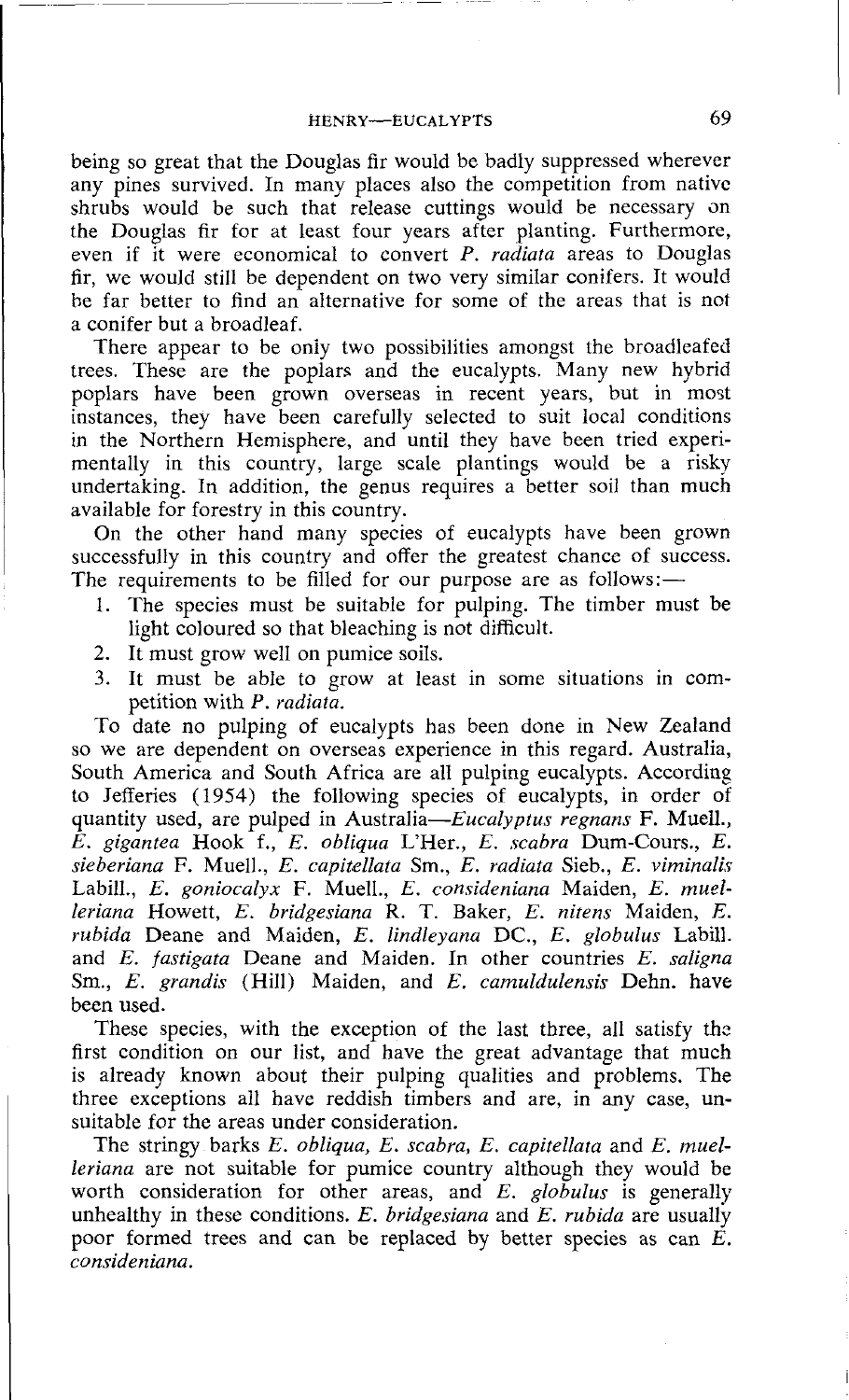This leaves us with four ash eucalypts E. *fastigata,* E. *gigantea, E. regnans* and *E. sieberiana;* three gums *E. goniocalyx,* E. *nitens* and *E. viminalis;* and two peppermints E. *lindleyana* and *E. radiata.* The temperature and rainfall of typical areas for these species in Australia are set out in Table 1. These are summarised from Forestry and Timber Bureau Leaflet No. 65 (1953). For comparison, records for Tokoroa and Kaingaroa Forests are included.

Some experience has been gained in growing all these species in New Zealand and some have been grown on pumice soils. This experience may be summarised as follows:—

#### E. *fastigata*

This species has grown well in a mixture with **P.** *radiata* on the Kaingaroa Plains where it has a growth rate equal to that species Good specimens are also to be seen in Cambridge, Rotorua and around Putaruru.

## *E. gigantea*

Good healthy specimens are to be seen at Oruanui and Taupo and it is growing satisfactorily on the Kaingaroa Plains. As this species grows in many localities colder than those experienced here care should be taken to obtain seed from warmer parts of its habitat and to plant it only in the colder sites.

### *E. vegnans*

There are no records of this species growing on pumice country but in view of the way the two preceding species thrive no difficulty should be experienced with this tree.

# *E. sieberiana*

This tree grows well on pumice soil and regenerates freely. Seedlings can in some situations force their way through quite heavy bracken fern cover.

#### *E. goniocalyx* and *E. nitens*

Neither of these species has been tried on pumice country but both are worthy of extensive trials. E. *goniocalyx* is reputed to grow well near Okoroire.

### *E. viminalis*

This is one of the easiest species of eucalypt to grow and to transplant. It does well on pumice soil. For pulpwood planting seed should be obtained from suitable Australian sources as most trees grown under this name in this country are hybrids many of which are of very poor form.

#### *E. lfndleyaria* and *E. mdiutu*

These two species have been planted in plantations around Putaruru where they have grown very well. Coppice growth and natural regeneration has been excellent and because of this they are attractive for pulpwood production. In Australia they are not popular for pulping because trouble has been experienced with the numerous resin pockets in the trees. These are mostly associated with old fire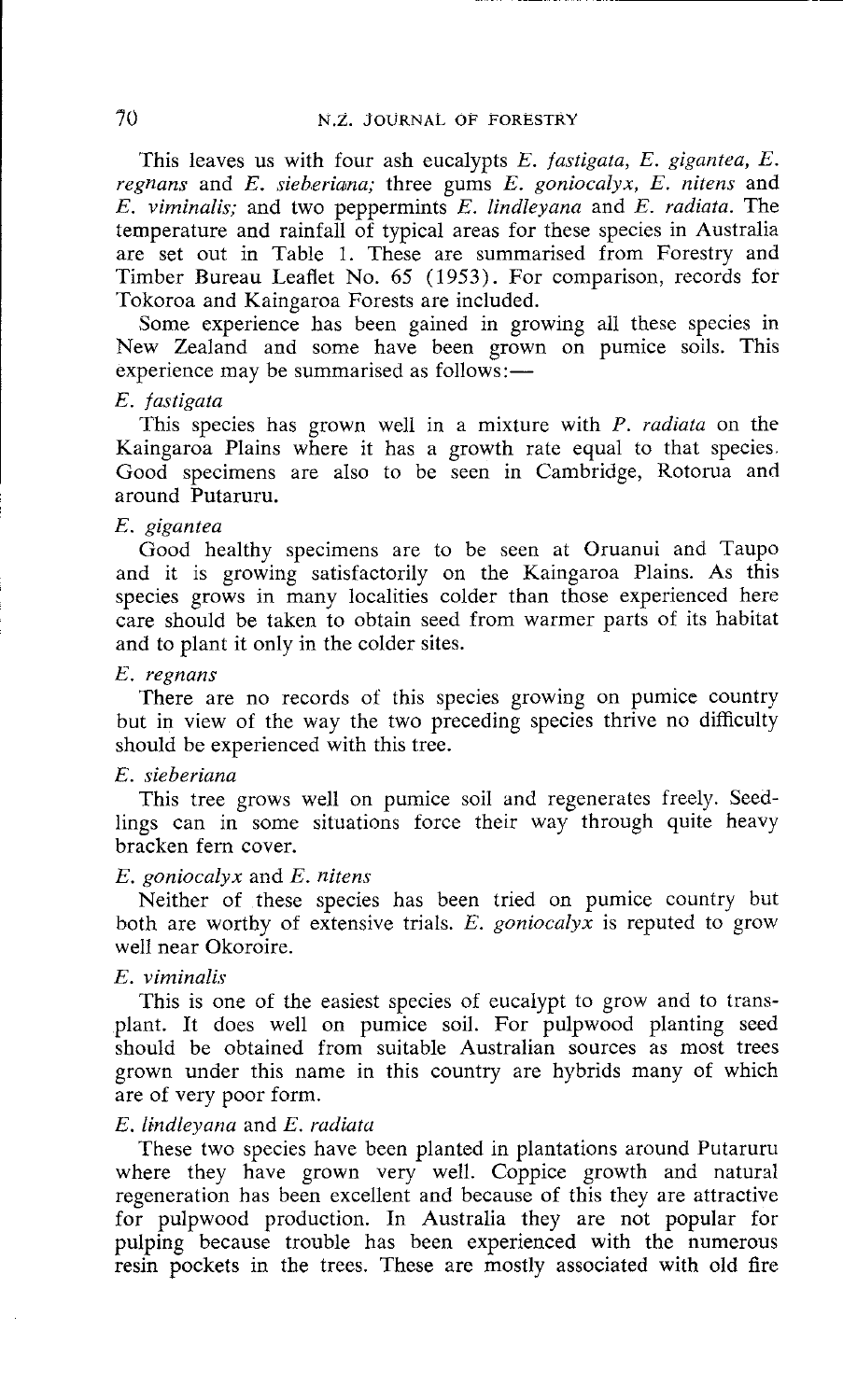scars and other damage to old trees. It is not anticipated that any similar trouble will be experienced here with young quickly grown stems. The closely related E. *robertsoni* Blakely, is worth considering along with these two. It is reputed to be a better tree and its silvicultural qualities have been described by Jolly (1928). A judicious mixture of these peppermints with the other species mentioned above will probably give the most satisfactory stand from the silvicultural angle as it would be possible to maintain a comparatively dense canopy to give adequate control of ground cover. These are the most promising eucalypts for pulpwood production. All are suitable for mechanical, chemical and semichemical pulp and trials should be initiated in forest areas to gain experience in the comparative growth of these species.

|                | Temperature   |                |                |           |                                                           |
|----------------|---------------|----------------|----------------|-----------|-----------------------------------------------------------|
|                |               |                | Rainfall       |           |                                                           |
| Ianuarv        |               | July           |                |           |                                                           |
| Min.           | Max.          | Min.           | Max.           | Ins.      |                                                           |
|                |               |                |                |           |                                                           |
| $49^{\circ}$ F | $77^{\circ}F$ | $30^{\circ}$ F | $48^{\circ}$ F | $30 - 40$ | $80 - 120$                                                |
| 47             | 68            | 32             | 43             | $40 - 60$ | $100 - 200$                                               |
| 47             | 71            | 34             | 48             | $30 - 65$ | $125 - 200$                                               |
| 54             | 74            | 37             | 53             | $30 - 40$ | $100 - 150$                                               |
| 48             | 72            | 33             | 50             | $40 - 50$ | $90 - 150$                                                |
| 46             | 72            | 31             | 47             | $30 - 50$ | $90 - 140$                                                |
| 52             | 74            | 37             | 51             | $25 - 55$ | $80 - 125$                                                |
| 54             | 78            | 36             | 55             | $25 - 40$ | $100 - 150$                                               |
| 50             | 77            | 32             | 49             | $25 - 50$ | $90 - 110$                                                |
|                |               |                |                | $25 - 65$ | 80-200                                                    |
| 49             | 72            | 34             | 53             | $46 - 76$ | 129-189                                                   |
| 48             | 66            | 33             | 45             | $43 - 78$ | 130-189                                                   |
|                |               |                |                |           | Mean Annual Rainy Days<br>$46-54$ $68-78$ $30-37$ $43-53$ |

TABLE **I** 

They are profuse seeders and no great difficulty should be experienced in obtaining sufficient quantity of seed to meet requirements. Correct nomenclature is important with eucalypts and Blakely's "Key to the Eucalypts" 2nd Edition (1955) provides the only satisfactory reference at present available. It is very important that all seed used be true to name and that it be collected from the very best form, fast growing trees of each species. It is not sufficient that it comes in a packet with a nice label. Foresters must satisfy themselves that it has been collected from carefully selected trees growing in a climate comparable with that of the districts in which it is intended to grow them. There is probably no genus of trees that offers so great a reward for careful seed selection as does this one.